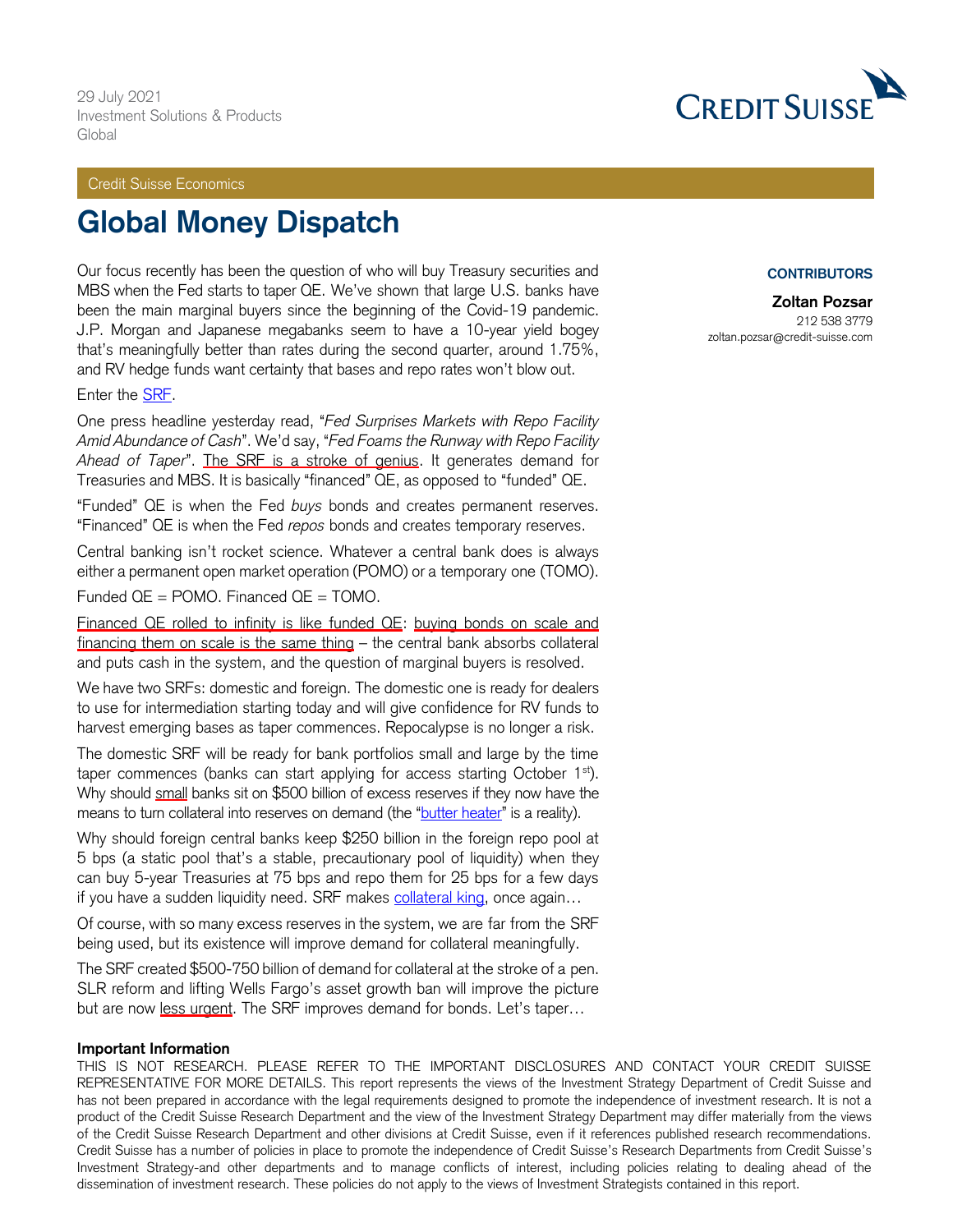



### **[Weekly]: Why Should Small U.S. Banks Hold So Many Reserves?**

Source: Federal Reserve, Credit Suisse



## **[Weekly]: Why Should Foreign Central Banks Hold So Much Cash?**

Source: Federal Reserve, Credit Suisse